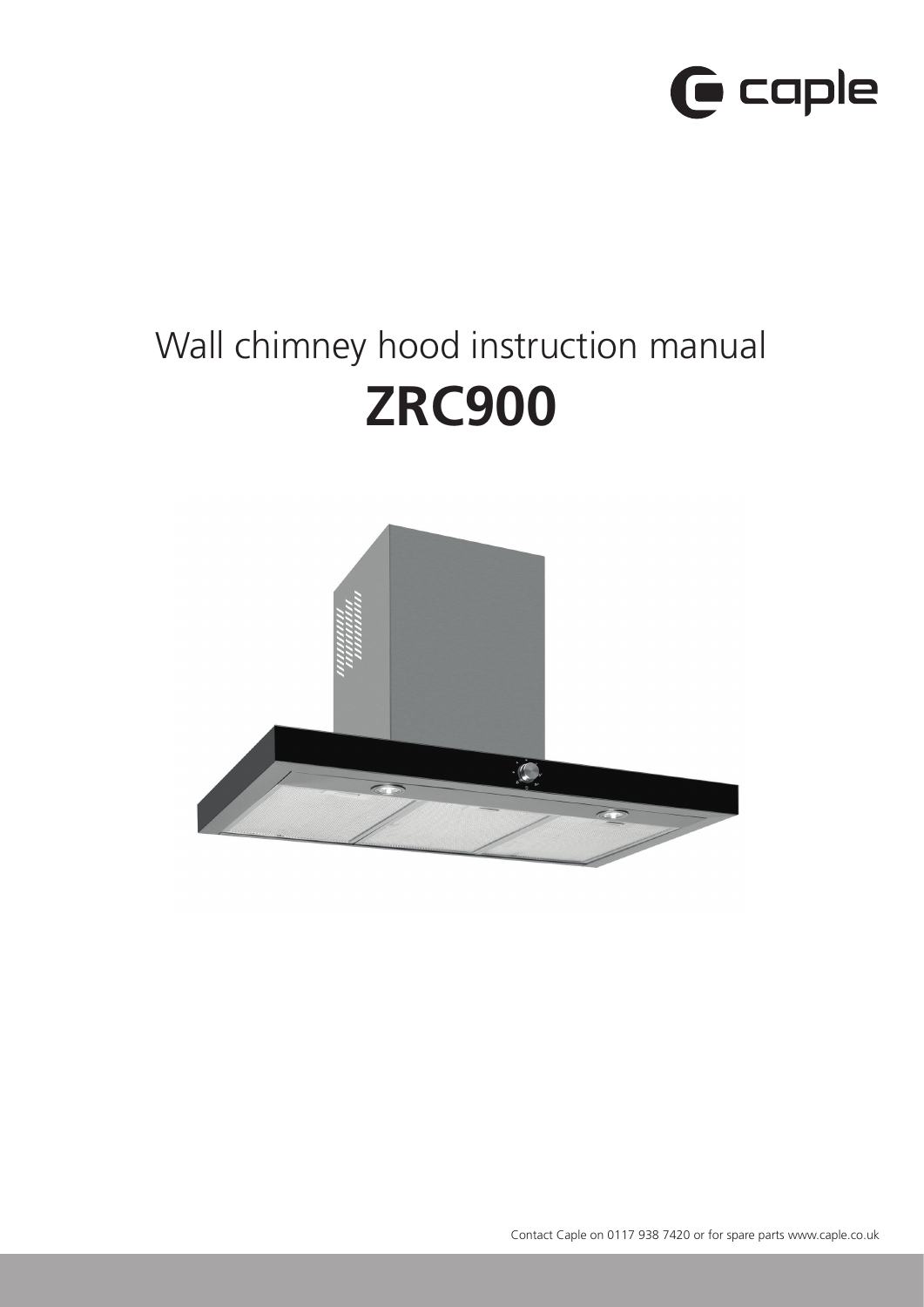## $\mathbf \Theta$  caple

## **CONTENTS**

| Introduction                    | 3  |
|---------------------------------|----|
| Safety precautions              | 4  |
| <b>Environmental protection</b> | 6  |
| Instructions for installation   | 7  |
| Operating instructions          | 10 |
| Care and maintenance            | 11 |
| Troubleshooting                 | 14 |
| Guarantee and servicing         | 14 |
| Caple Service contact details   | 16 |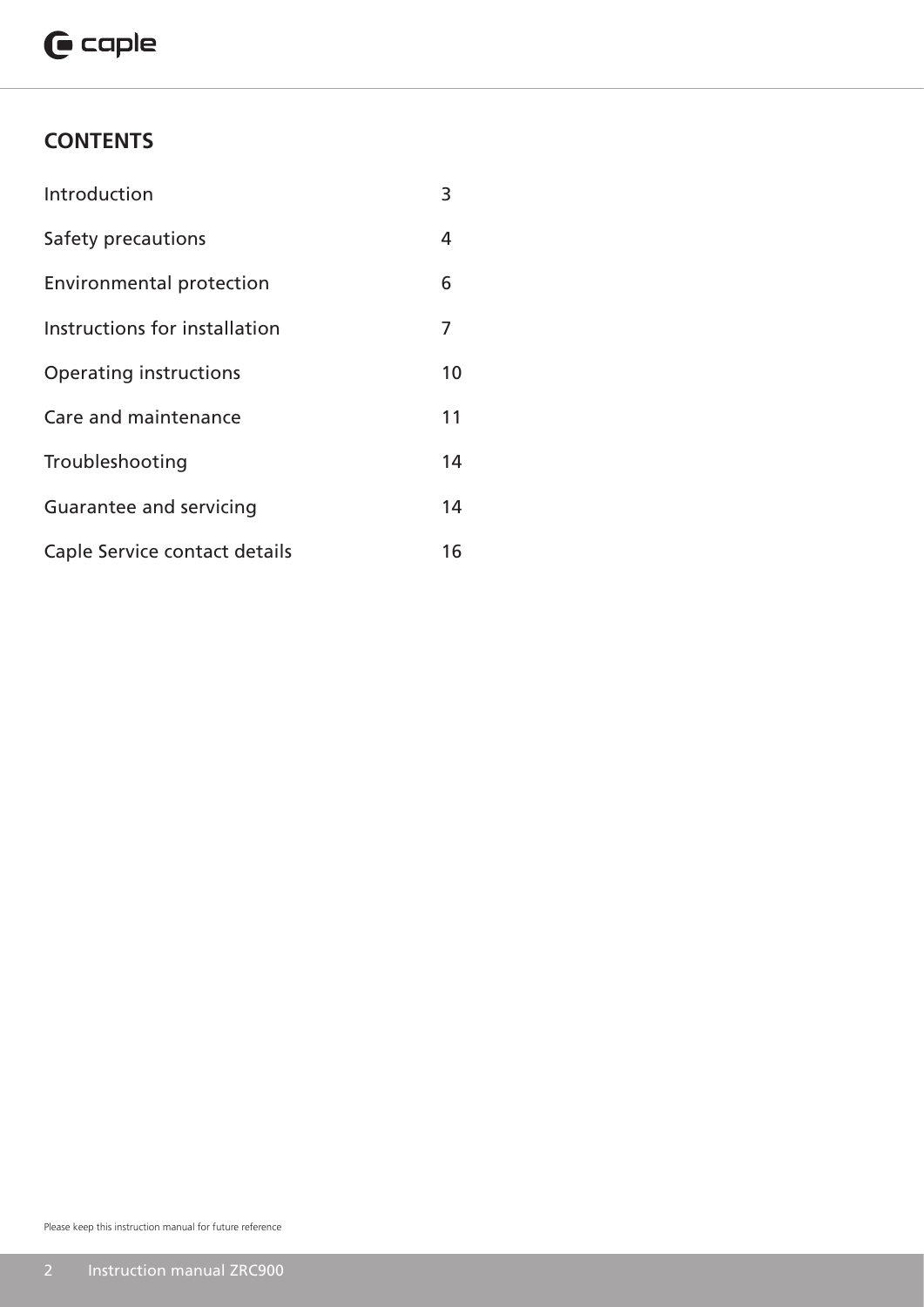## **INTRODUCTION**

Thank you for choosing this Caple extractor hood.

To ensure that you get the best results from your new extractor, we strongly suggest that you read this instruction manual thoroughly before use. If treated with care, your Caple extractor should give you years of trouble-free use.

To register ownership, please ensure you complete and return the guarantee card supplied with the appliance or visit www.caple.co.uk and register here.

This instruction manual is designed to provide you with all the required information related to the installation, use and maintenance of the appliance.

This hood is designed to extract unpleasant odours from the kitchen; it is not intended to extract steam. In order to operate the unit correctly and safely, please read this instruction manual carefully before installation and use.

The cooker hood uses high quality materials and is made with a streamlined design. Equipped with an electric motor and centrifugal fan, it provides strong extraction with low noise. It also features non-stick grease filters and an easy installation.

## **IMPORTANT**

This appliance must only be used for the purpose it is intended. Other types of use are not permitted and may prove dangerous. Caple will not be held liable for any damage caused by the incorrect use of the appliance.

Do not use any accessories or attachments not recommended by Caple as this may result in fire, electric shock or injury.

To protect against fire, electrical shock and injury to persons, do not immerse cords or plugs in water or any other liquid.

Never touch the appliance with wet or damp hands.

Never pull the power cable as you could damage it. If the appliance is faulty, do not attempt to repair it. Isolate it from the mains electric supply and contact Caple Service either by phone 0117 938 7420 or email

service@caple.co.uk.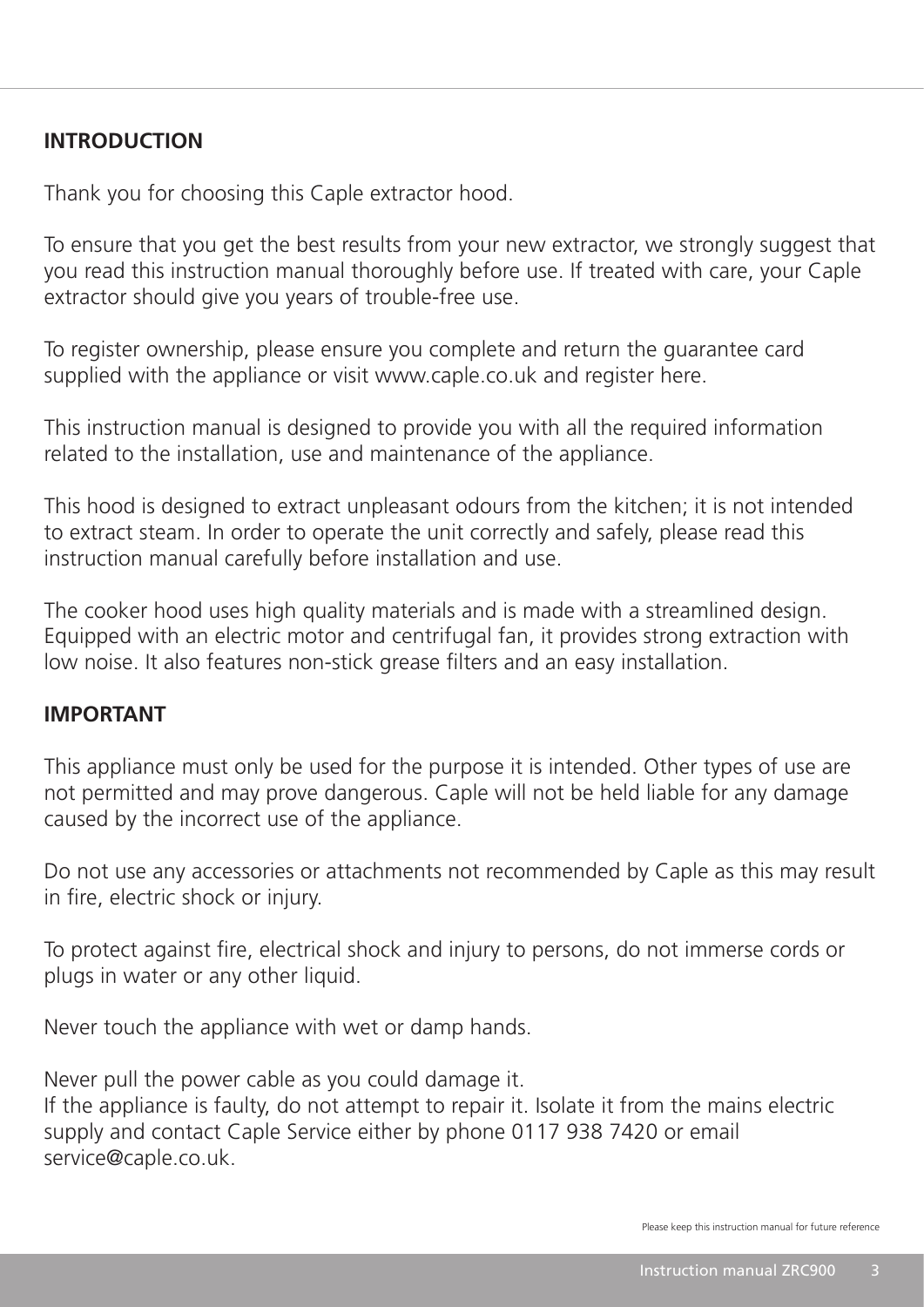

Keep all packaging (including plastic bags, polystyrene foam etc) out of the reach and away from children.

Do not rest large or unstable objects on any part of the appliance.

## **IMPORTANT**

Caple cannot be held responsible for injuries or losses caused by incorrect use or installation of this product. Please note that Caple reserve the right to invalidate the guarantee supplied with this product following incorrect installation or misuse of the appliance. Under no circumstances should any external covers be removed for servicing or maintenance except by suitably qualified personnel.

## **SAFETY PRECAUTIONS**

- Never let children operate the machine.
- The cooker hood is for home use only, not suitable for barbecuing, restaurants or other commercial purposes.
- The cooker hood and its filter should be cleaned regularly in order to keep in good working condition.
- Clean the cooker hood according to the instruction manual to reduce the risk of fire.
- When using a gas hob, do not leave naked flames under the extractor.
- Before connecting this appliance check that the power supply cord is not damaged.
- If the room where the hood is to be used contains a fuel burning appliance such as a central heating boiler then its flue must be of the sealed or balanced flue type. If other types of flue or appliances are fitted ensure that there is an adequate supply of air to the room.
- The air must not be discharged into a flue that is used for exhausting fumes from appliances burning gas or other fuels.
- Regulations concerning the discharge of air have to be conformed to.
- Do not flambé under the cooker hood.
- Never leave frying pans unattended during use as over-heated fats and oils may catch fire.
- To ensure the best performance, we recommend switching on the extractor 15 minutes before cooking and leave it running 15 minutes after. This will ensure that the air in the kitchen is being circulated before cooking commences and the air is being cleaned after cooking has finished.
- The performance of your extractor will vary depending on a number of factors. These include type of extraction, room volume, length of ducting, ventilation available and the cleanliness of the filters.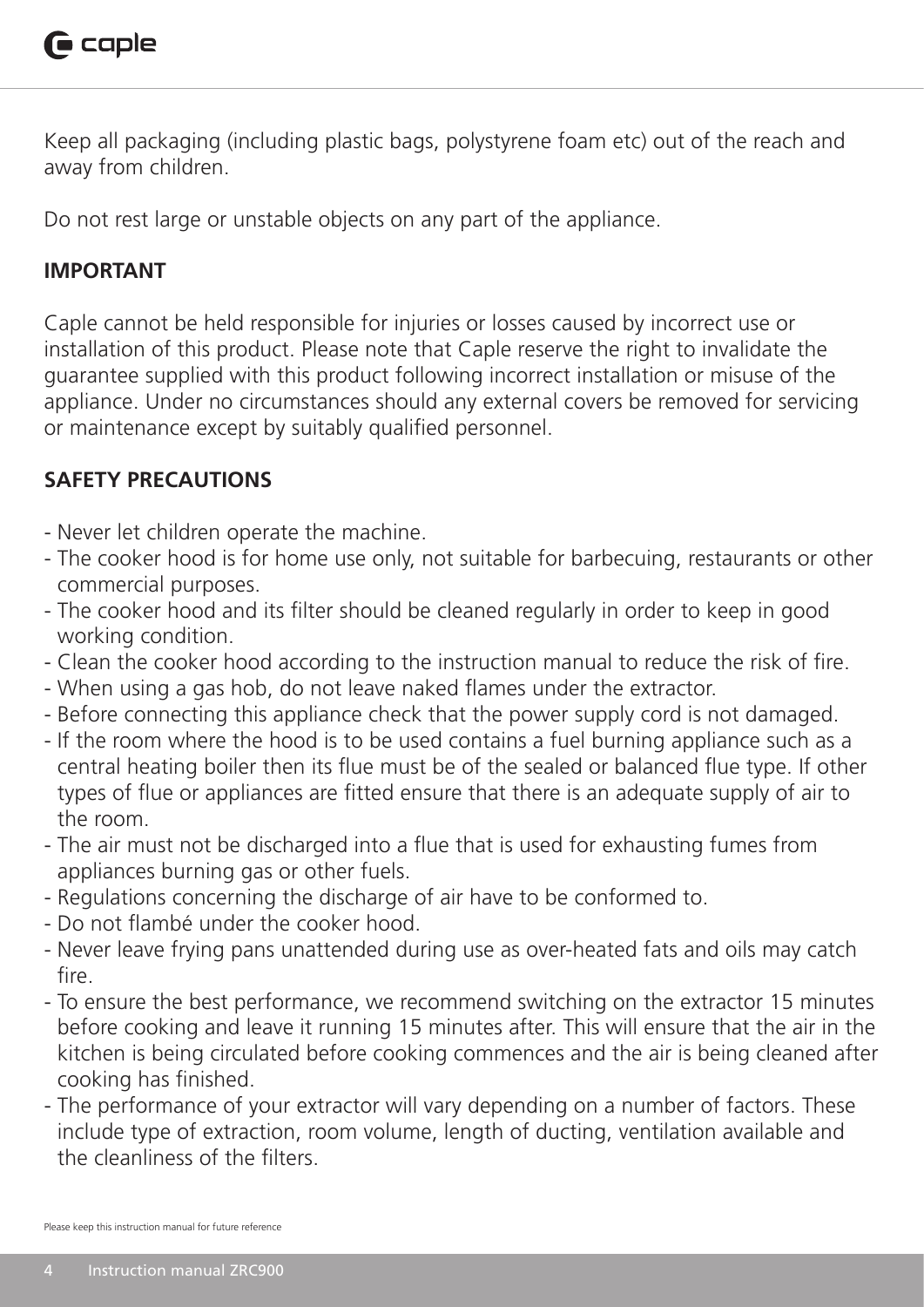- This appliance is not intended for use by persons (including children) with reduced physical, sensory or mental capabilities, or lack of experience and knowledge, unless they have been given supervision or instruction concerning use of the appliance by a person responsible for their safety.
- Children should be supervised to ensure that they do not play with the appliance.
- Cleaning and user maintenance must not be made by children without supervision.
- Never immerse the appliance in water.
- This product is not designed for commercial use, it is a household appliance only. It is not intended to be used in:
	- Staff kitchen areas in shops, offices and other working environments,
	- Bed and breakfast type environments,
	- By clients in hotels, motels and other residential type environments.
- To avoid all risk, if the power cable is damaged, it must only be replaced by a Caple appointed engineer.
- Appliances can be used by persons with reduced physical, sensory or mental capabilities or lack of experience and knowledge if they have been given supervision or instruction concerning use of the appliance in a safe way and understand the hazards involved.
- Children must not play with this appliance.
- When not in use and before cleaning, always isolate the appliance from the electrical supply.

## **ELECTRICAL SHOCK HAZARD**

- Only plug this unit into a properly earthed outlet. If in doubt seek advice from a suitably qualified engineer.
- Failure to follow these instructions can result in death, fire, or electrical shock.
- This appliance must be connected to the mains by a competent person. We recommend that the appliance is connected by a qualified electrician who is a member of the N.I.C.E.I.C who will comply with the I.E.E and local regulations. Electrical information can be found on the rating plate.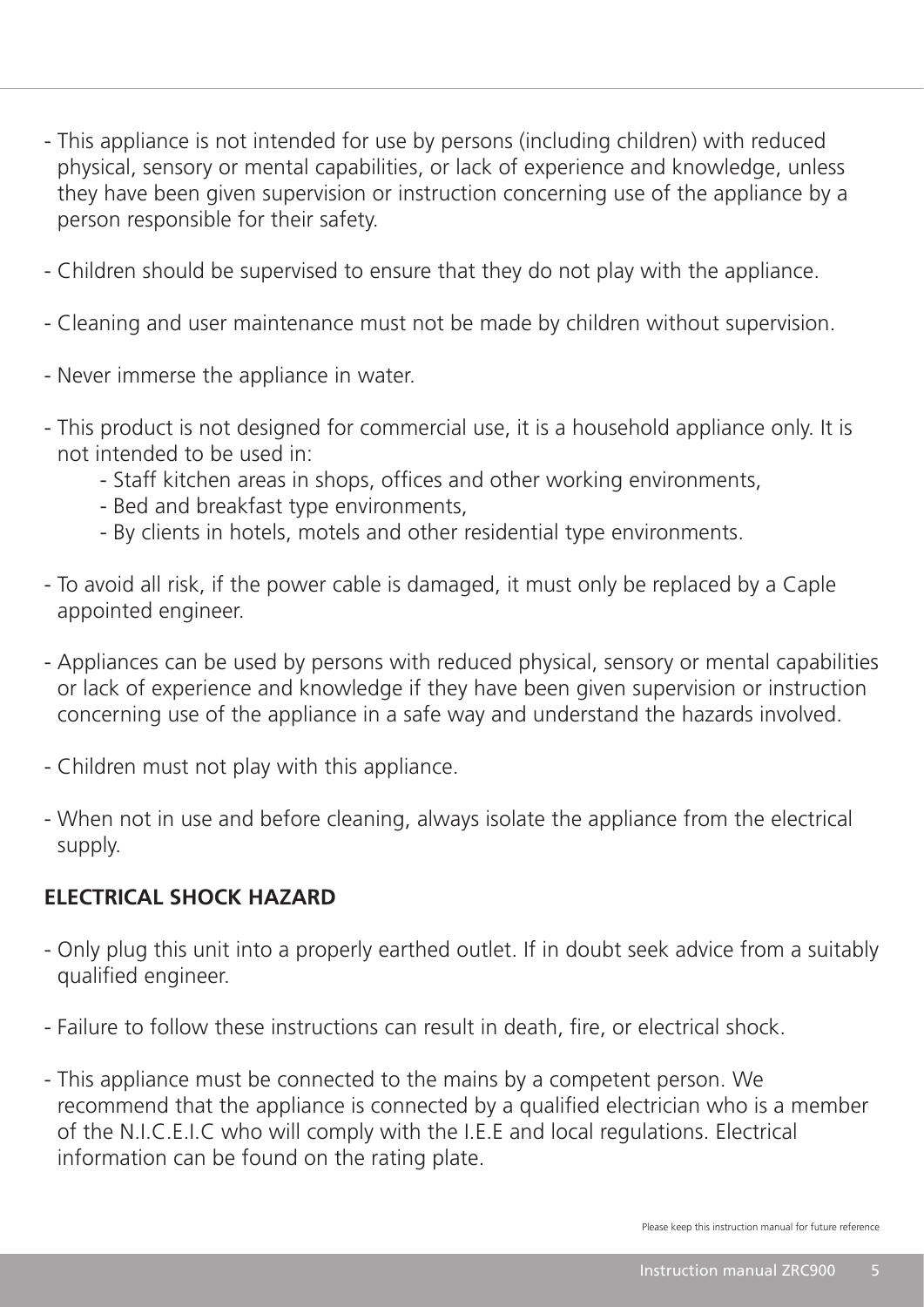## **ENVIRONMENTAL PROTECTION**

Waste electrical products should not be disposed of with household waste. Please recycle where facilities exist. Check with your Local Authority or retailer for recycling advice. This appliance is marked according to the European directive 2002/96/EC on Waste Electrical and Electronic Equipment (WEEE).

By ensuring this product is disposed of correctly, you will help prevent potential negative consequences for the environment and human health, which could otherwise be caused by inappropriate waste handling of this product.

The symbol on the product indicates that this product may not be treated as household waste. Instead it shall be handed over to the applicable collection point for the recycling of electrical and electronic equipment.

Disposal must be carried out in accordance with local environmental regulations for waste disposal.

For more detailed information about treatment, recovery and recycling of this product, please contact your local council, your household waste disposal service or the retailer where you purchased the product.

## **CE DECLARATIONS OF CONFORMITY**

This appliance has been manufactured to the strictest standards and complies with all applicable legislation, Low Voltage Directive (LVD) and Electromagnetic Compatibility (EMC).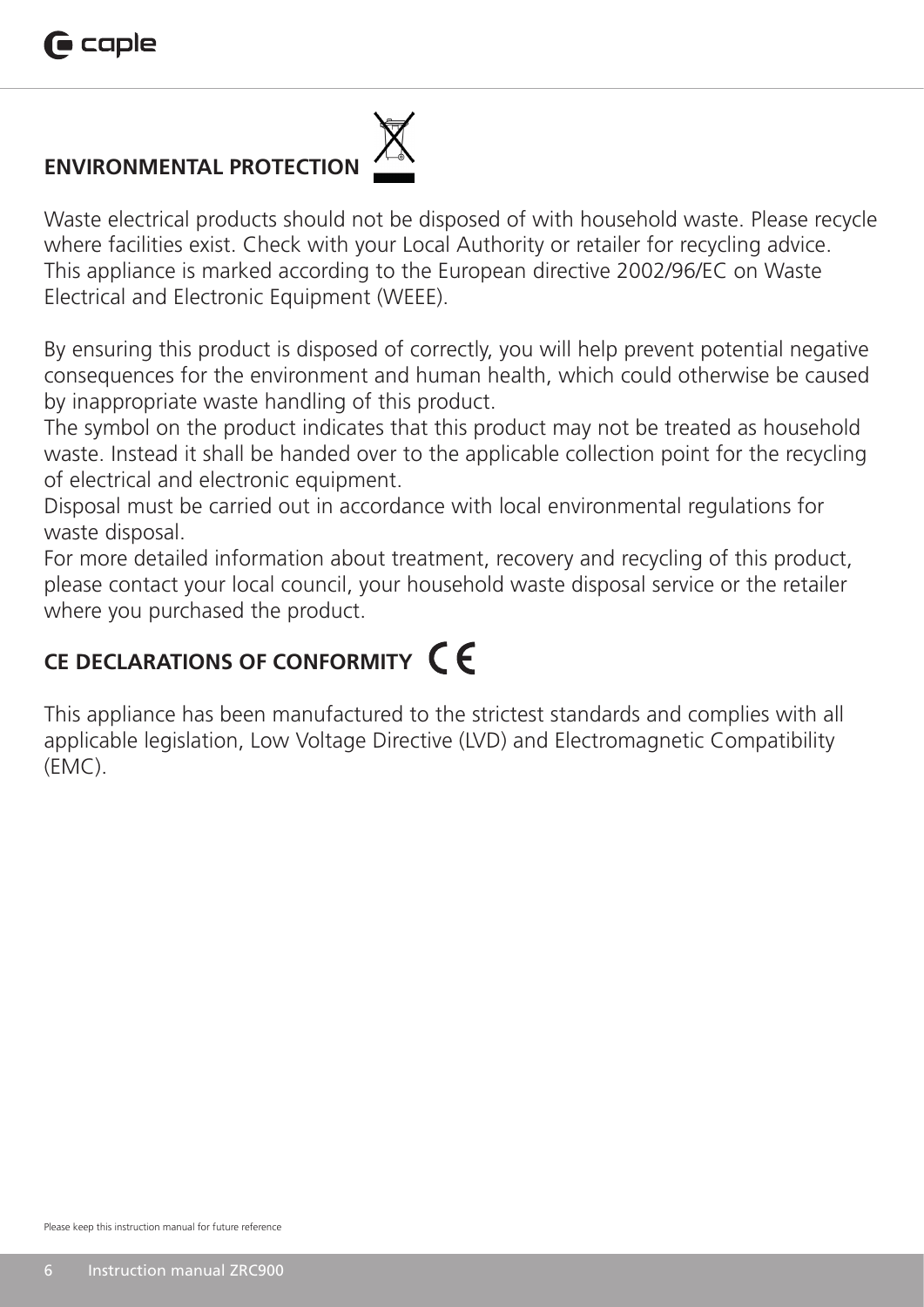## **INSTRUCTIONS FOR INSTALLATION**

## Before you start

- Read this manual carefully and completely.
- The cooker hood conforms to related appliances standards. Please check your local building codes for any additional requirements.
- The appliance has been manufactured as class I, therefore earthed connection is necessary. The cooker hood must be installed so that the plug is easily accessible.

## Planning your installation

- Measure the floor to ceiling height. This hood can be installed on walls between 8ft and 9ft tall.
- Find the centre point of your opening. Mark a plumb line through this point from ceiling to your range/hob.
- Check your range/hob user manual for the minimum distance above your cooking surface. The minimum distance between any element or flame height and the nearest combustible surface is 61cm.
- Decided where the ductwork will run between the hood and the outside. Short, straight duct runs will provide the most air flow.
- If a recirculating kit is required (code: CAP24CF), you may purchase one through your dealer or visit www.caple.co.uk.



## Remove all packaging

- Remove the packaging with the product in place. Cut off the packing ribbons and carefully cut open the packaging (do not cut too deeply), remove the packaging. Check that the product is free from transport damage. Any damage should be reported immediately to the carrier or retailer. Damage, faults and missing parts must be reported immediately to the retailer.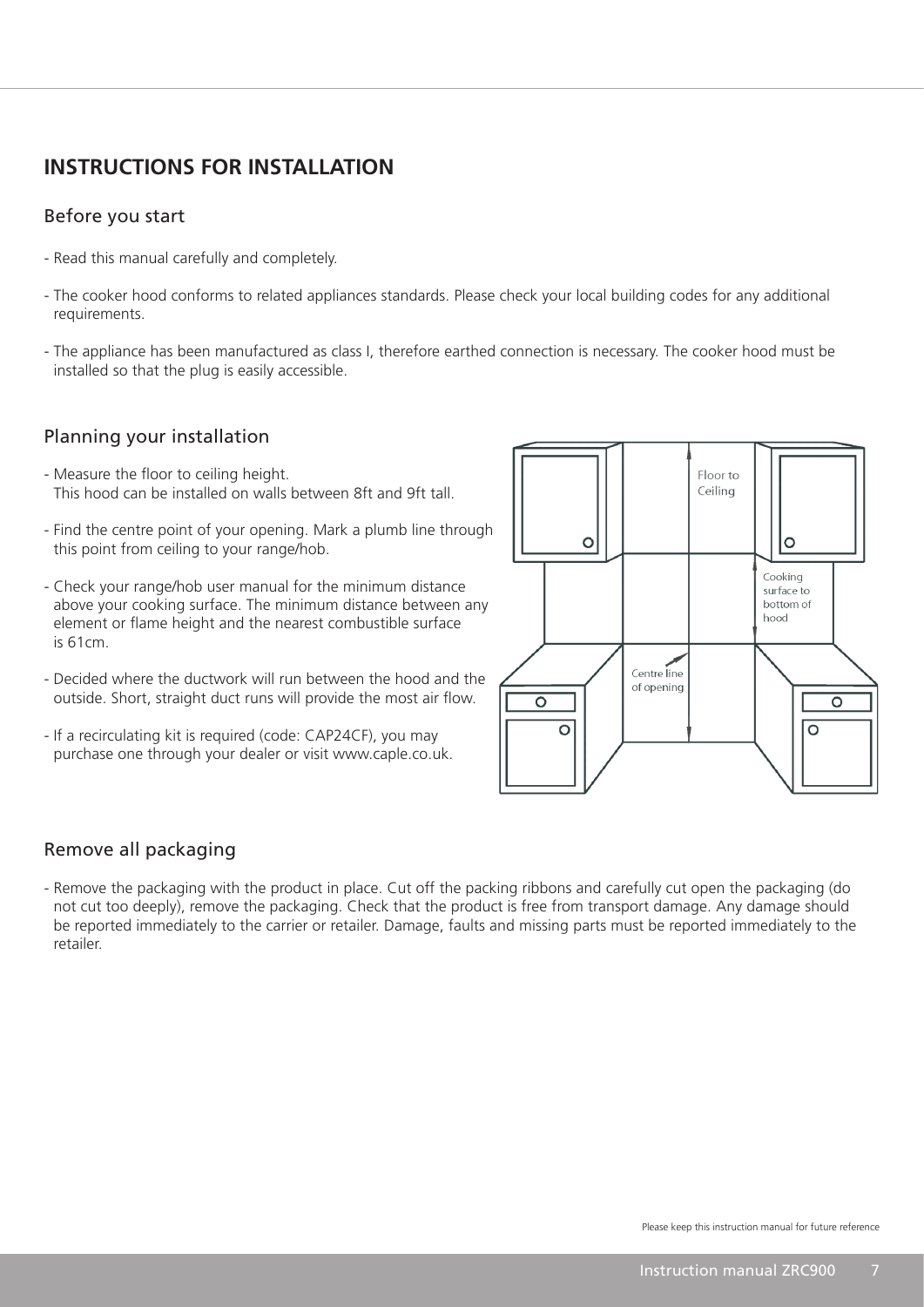## Installing the ductwork

- Plan where the ductwork will run between the hood and the outside. The hoods exhaust vertically but can be ducted to the rear behind the chimney duct through an outside wall or vertically up through the ceiling to the roof. A short straight duct run will produce the most air flow. Length and elbows will reduce the efficiency of the blower.
- Install a roof or wall cap. Connect a 150mm round duct to the cap and work backwards toward the hood. Ensure joints are completely sealed with duct tape.

#### Fixing to a wall

- Before mounting the hood, plug in and test all functions for correct operation.
- Remove the filters from the bottom of the hood to prevent damage during the installation.
- With assistance, hold the hood temporarily in position ensuring the bottom is above the minimum clearance for the cooking surface. Mark on the wall the holes for the two mounting screws.
- Drill the holes (A) at the distances indicated. Use the appropriate screws and screw anchors for your wall type (e.g. reinforced concrete, drywall, etc.). If necessary, prepare back wall with cross framing for secure installation.
- Mount the hood on the wall screws. Align it in a horizontal position relative to cabinets. When the hood has been adjusted, secure unit by tightening screws (A).
- Connect a 150mm duct tube (not included) to the exhaust piece using duct tape on all seals. (B)

## Fixing the chimney flu

- Carefully loosen but do not separate the telescopic chimney duct pieces.
- Arrange the electrical power supply within the dimensions of the chimney duct.
- Adjust the width of the support bracket to match the upper duct. Fix it to the ceiling using the screws so that it is centred in line with your hood and at a distance from the ceiling indicated.





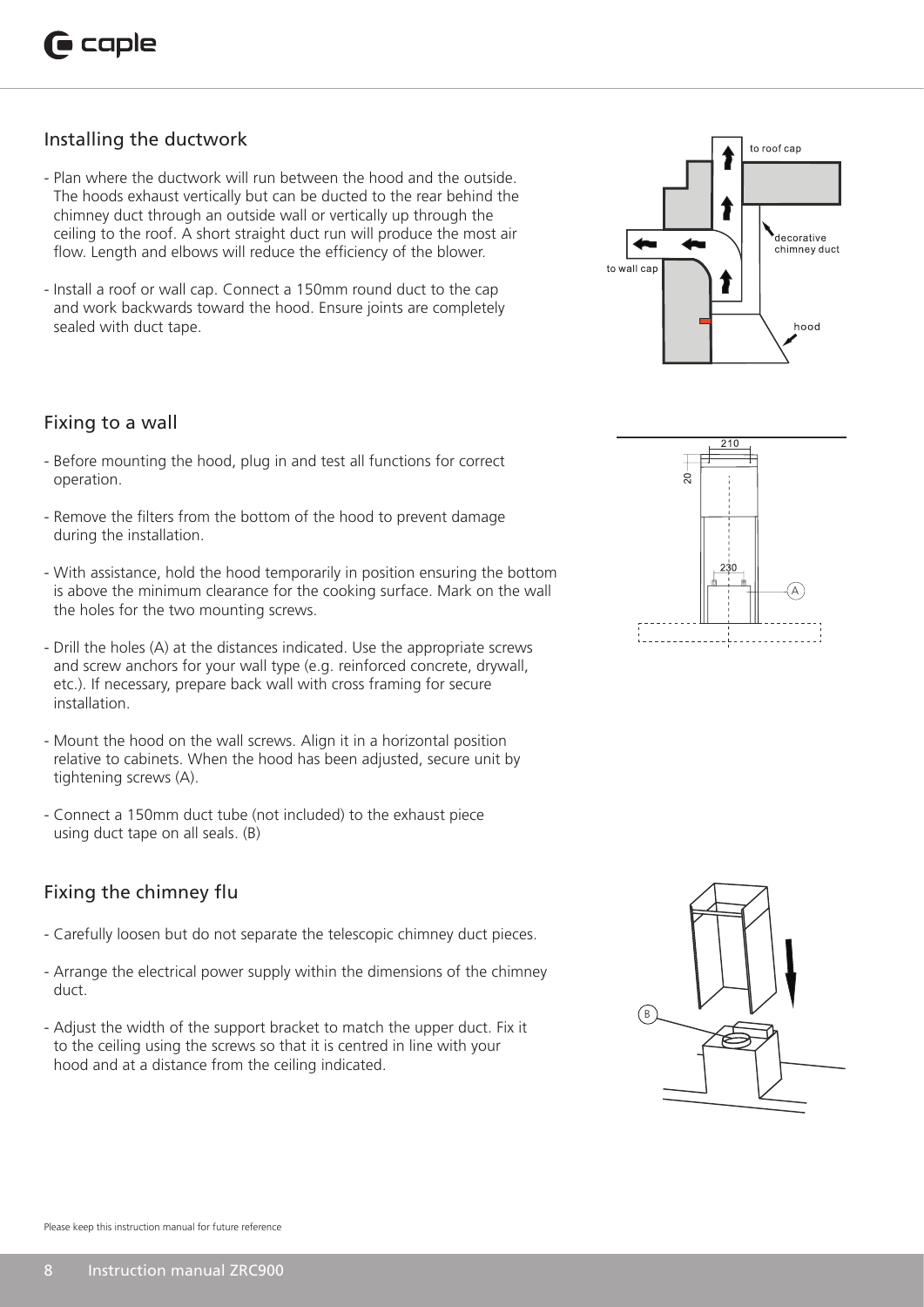## Installation guidelines



#### Note:

The above installation guideline is for reference only, please contact your local dealer for a installation service.

#### Note:

The cooker hood should be placed at a minimum distance of 65-76cm above the hob. It is the manufacturer of the hob who determines the clearance required. The clearance quoted by the hob manufacturer must be followed. In the absence of any instructions supplied with a gas hob the minimum distance between the hob and the hood must be at least 760mm. **iote:**<br>he above<br>**lote:**<br>he cooke<br>etermine<br>nstruction

## Levelling device

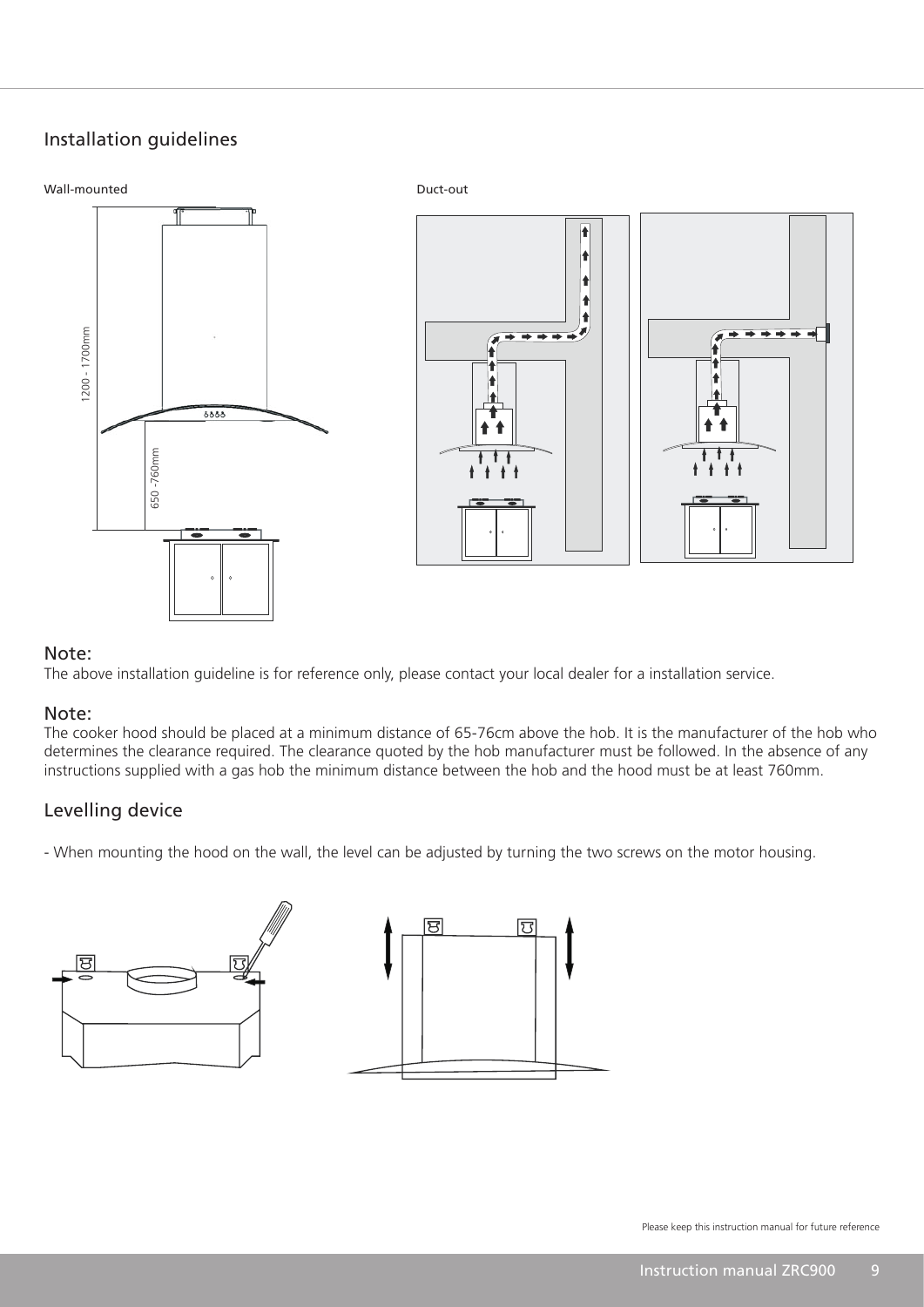

## Installation alternatives

The cooker hood can be installed in the following ways: Circulating indoor air (A) or outdoor venting (B)





#### Important

- If a two-part connection tube is used, the lower section must sit outside the upper section.
- Do not connect the cooker hood exhaust to a duct used to circulate hot air or vent steam from another appliance.
- Always use protective gloves when installing the appliance.

## **OPERATING INSTRUCTIONS**

#### **Operations**

- For optimum performance when removing cooking odours, it is recommended that you turn on your cooker hood 15 minutes prior to cooking and you leave it operating for 15 minutes after cooking.
- Clean the surfaces of the cooker hood regularly using a non-abrasive detergent.
- The anti-grease filters capture the grease particles suspended in the air. They will accumulate grease and dirt depending on the frequency of the use of your range/hob.
- In order to prevent a fire hazard, it is recommended that you clean the aluminium filter at least every 2 months

#### Warning:

- Do not attempt to remove the filters while the cooker hood is operating.
- Disconnect the electrical plug prior to any maintenance.
- This appliance is not intended for use by young children or infirm persons without supervision.
- There should be adequate ventilation in the room when the cooker hood is used at the same time as other fuel burning appliances.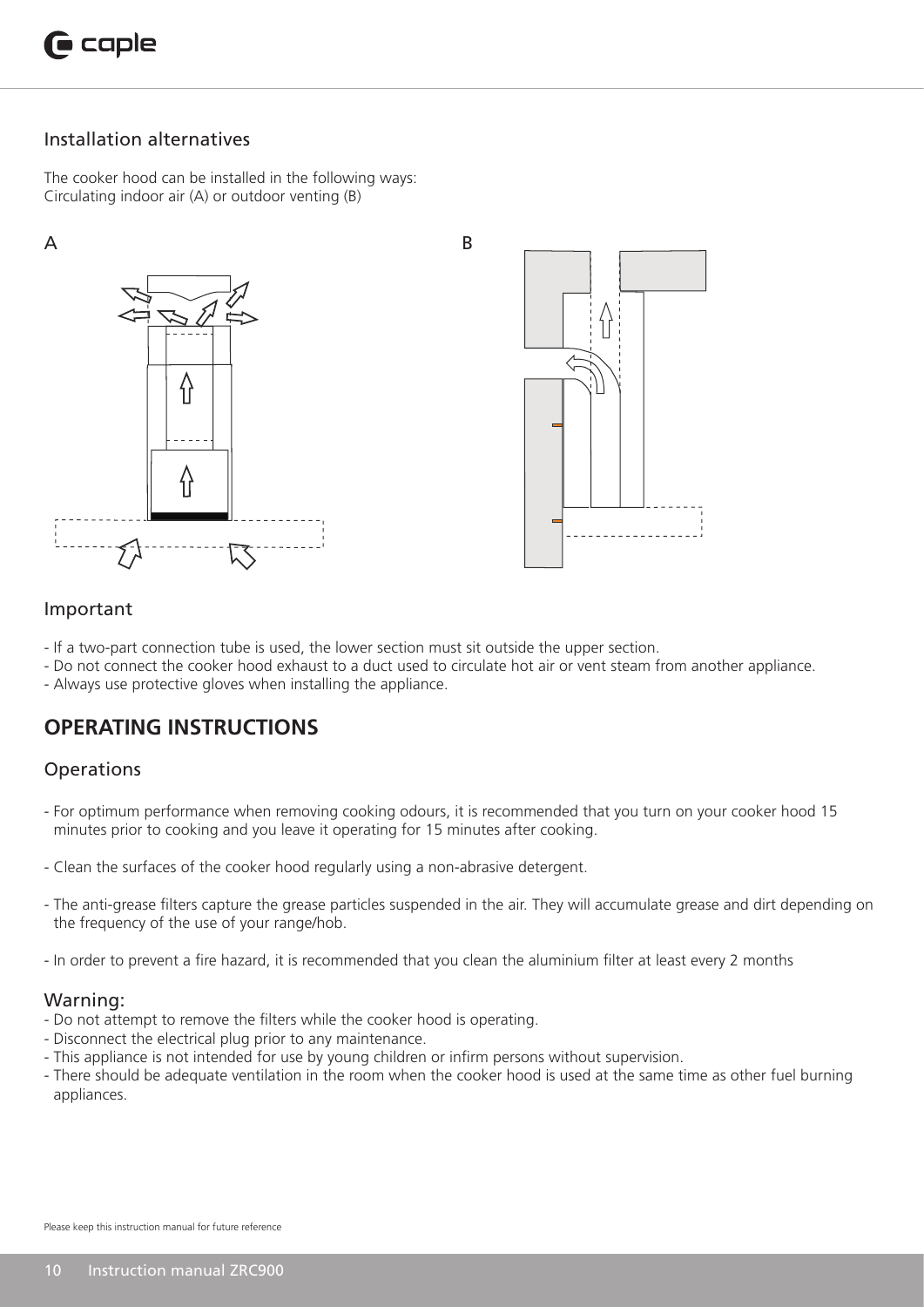## Description of symbols



## Using the dial control

- Push the rotary dial, the LED lights will illuminate
- Turning the rotary switch clockwise or counter-clockwise, stop the indicating light at the setting you want to select. The hood will select that setting after the indicating light illuminates twice.
- Push the rotary switch again at any setting to switch the hood off.
- When the indicator light stops at the 'timer' setting, the hood will be functioning at speed III and then automatically switch off after 3 min.

## **CARE AND MAINTENANCE**

#### Important

Before cleaning or maintenance please switch off the electricity supply and remove the plug from the wall.

## Regular cleaning

- Use a soft damp cloth with lukewarm mildly soapy water or household cleaning detergent. Never use metal pads, chemicals, abrasive material, abrasive cleaning creams or stiff brushes to clean the appliance.

## Cleaning the grease filter

- Clean the filter every month to help minimise the risk of fire.
- The filter collects grease, smoke and dust, therefore the filter is directly affecting the efficiency of the cooker hood. If not cleaned, the grease residue (which is potentially flammable) will saturate the filter. It can be easily cleaned with warm water and washing up liquid, alternatively the filters can be cleaned in your dishwasher. Please ensure no other items are washed with the filters, they must be washed separately to prevent food becoming trapped in the gauze. Cleaning the grease filters in the dishwasher may lead to discolouration, this is normal and is a not a fault with the product.

## Replacing your charcoal filter

- This only applies if you are using the hood in recirculation mode (not vented to the outside). The charcoal filter traps your cooking odours and they need to be replaced, this can vary depending on how frequently the cooker hood is used. We recommend replacing them at least every 6 months.
- This extractor uses CAP24CF charcoal filter. Filters can be purchased directly from www.caple.co.uk.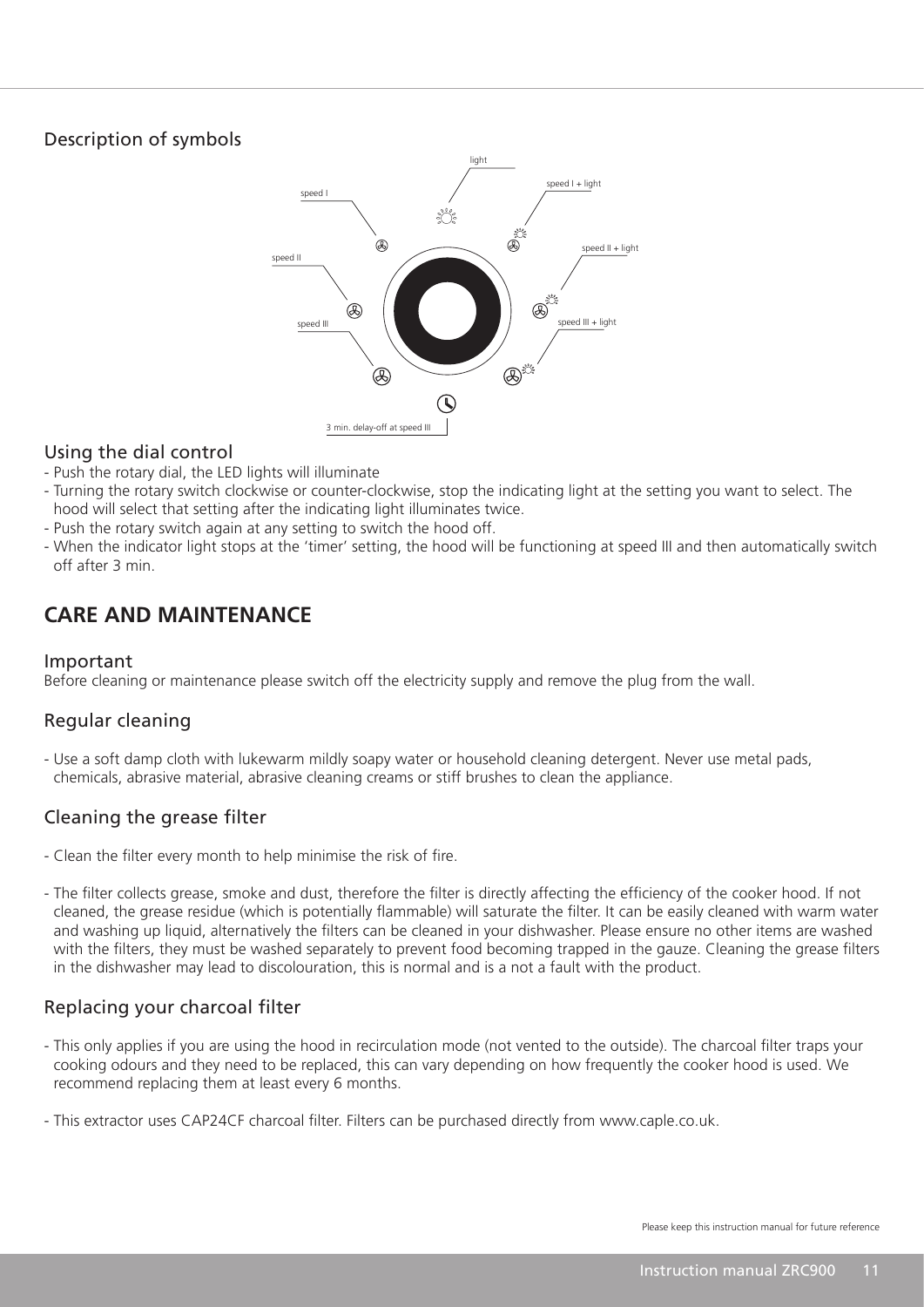

## How to replace the charcoal filter

Squeeze the clips on the charcoal filter and pull the filter back towards you to remove it.



#### Replacing the bulbs

- This extractor is fitted with two 1.5W LED lights. The illumination is designed for use during cooking and not for prolonged periods of time to light the kitchen. Prolonged use of the lights may reduce the life of the bulbs.

#### Warning

Do not touch or change the bulbs when the hood is operating. Wait until the bulb is cool before removing.

Use the same bulbs as the originals (1.5W LED). Replacement bulbs are available from www.caple.co.uk.

#### Removing the LED lights

- With the grease filter removed, from inside the hood press the light fixture out of its mounting bracket.



- Unplug the light from the wiring harness. Avoid direct contact between the lens and your hand Then replace with the new one.
- Push the light into its mounting bracket

#### Note

The light is only meant for use during cooking and not for illuminating the surroundings for longer periods. If the light is used for longer periods, this will considerably shorten the life of the bulbs.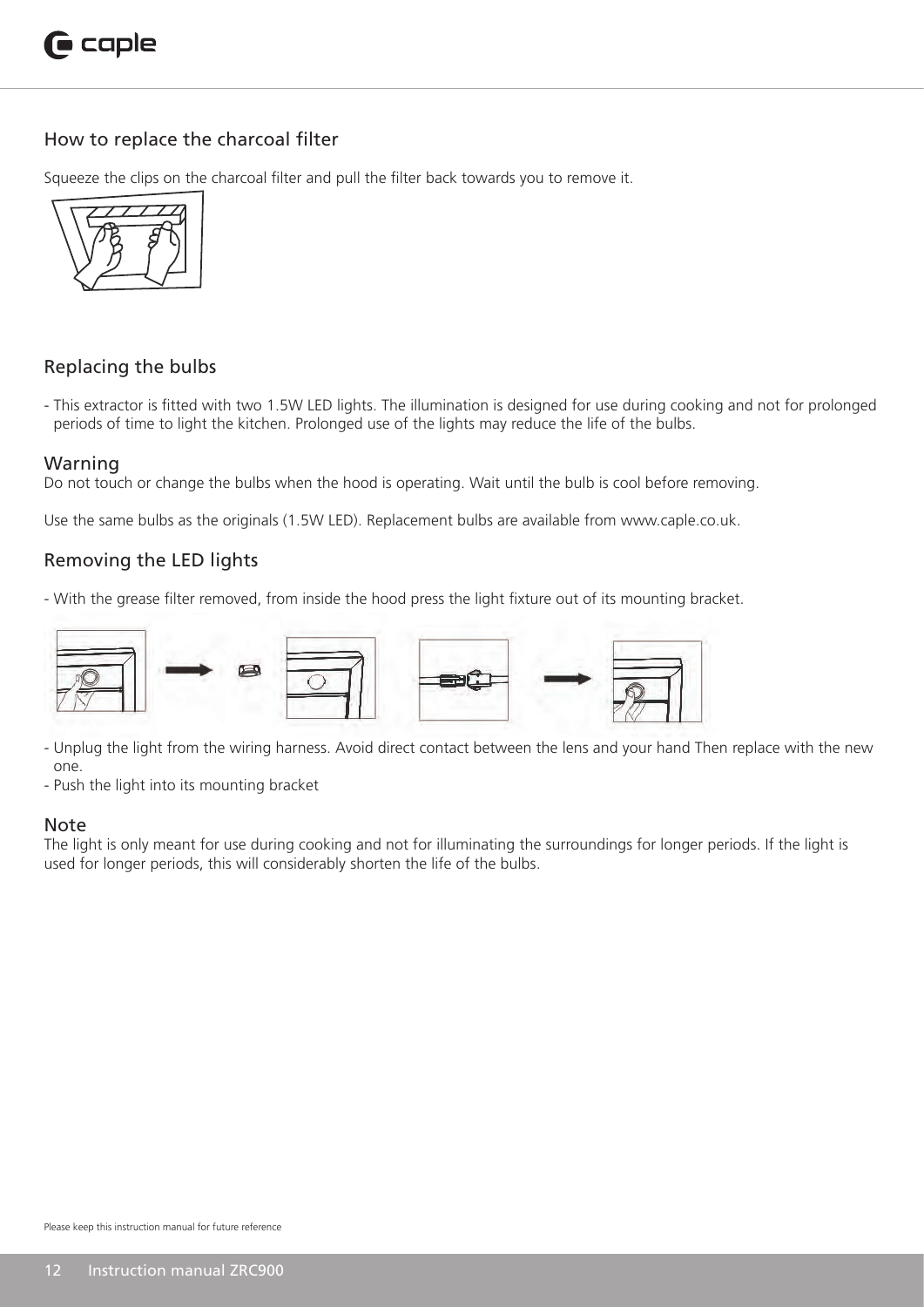## **DIMENSIONS**

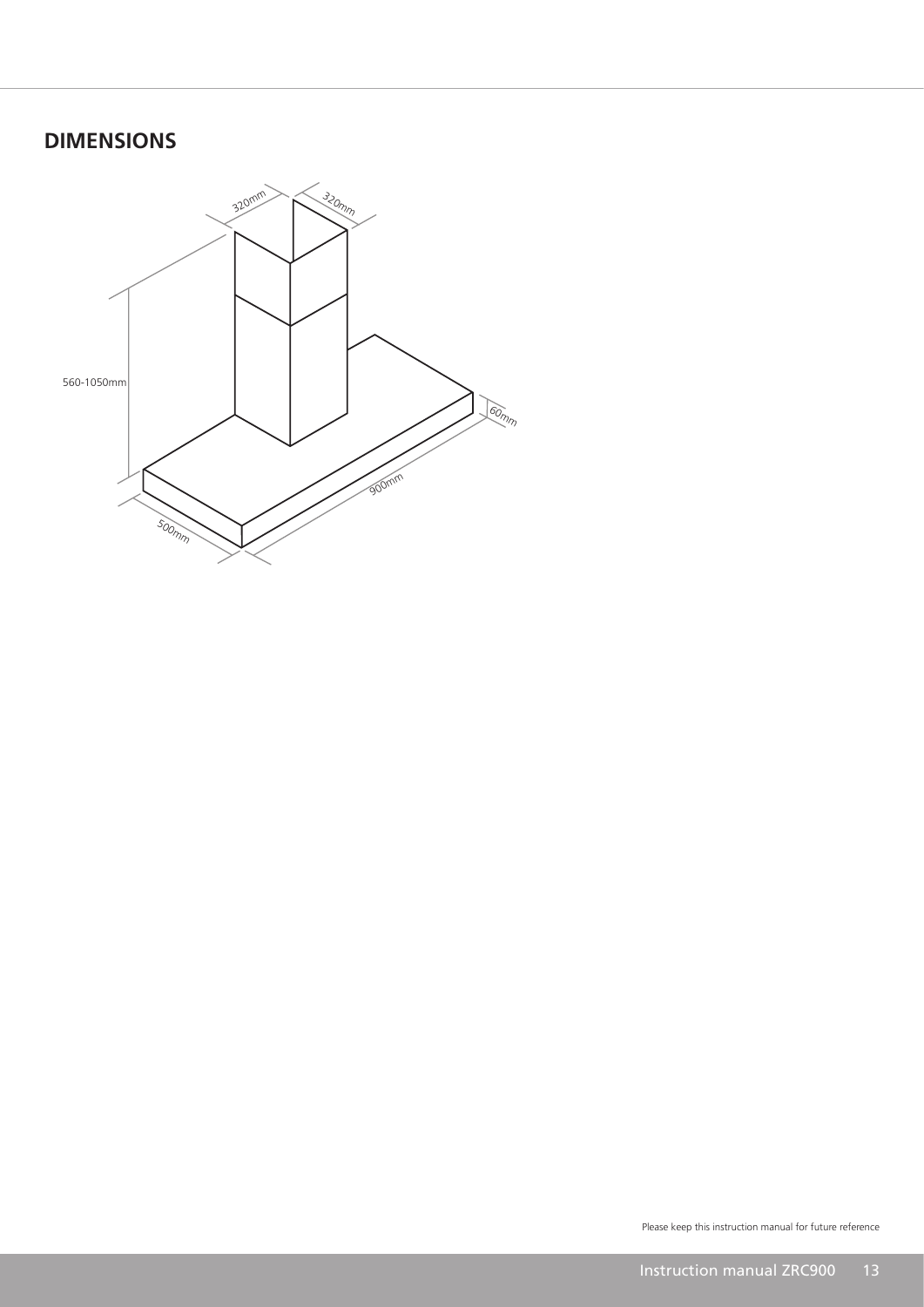## **TROUBLESHOOTING**

| <b>PROBLEM</b>                           | <b>POSSIBLE REASON</b>                                    | <b>SOLUTION</b>                                                   |
|------------------------------------------|-----------------------------------------------------------|-------------------------------------------------------------------|
| Hood doesn't turn on                     | No electrical supply                                      | Check the plug is connected<br>Check the main switch is turned on |
|                                          | Power cord is damaged                                     | Contact Caple Service                                             |
|                                          | Aluminium grease filters are clogged                      | Clean the filters and replace when dry                            |
| Poor airflow                             | Charcoal filters are clogged -<br>recirculating mode only | Replace the charcoal filters                                      |
| Hood is vibrating                        | Hood is not secured properly                              | Check the installation of hood. Tighten<br>mounting screws        |
| Motor is running but there is no airflow | Butterfly valve jammed                                    | Contact Caple Service                                             |
| Motor stops after a few minutes          | High temperature safety device<br>activated               | The kitchen is not sufficiently ventilated                        |
|                                          | The hood is installed too close to the<br>cooking surface | The hood must be at least 61cm from<br>the stove                  |
|                                          | Fan speed is too low                                      | Use a higher setting                                              |
| Strong cooking smell                     | Charcoal filters not installed                            | In recirculation mode charcoal filters<br>must be installed       |
| Oil dripping onto hob                    | Aluminium grease filter saturated                         | Wash the aluminium grease filters                                 |
| Whirring sound                           | Something in contact with fan blade                       | Contact Caple Service                                             |
| Lights are working fan isn't             |                                                           | Contact Caple Service                                             |
| Fan is working but lights are not        |                                                           | Contact Caple Service                                             |

## Guarantee and servicing

Before booking a service call read the troubleshooting table above. For more information on guarantee and service conditions, please contact Caple Service on 0117 938 7420 or email service@caple.co.uk.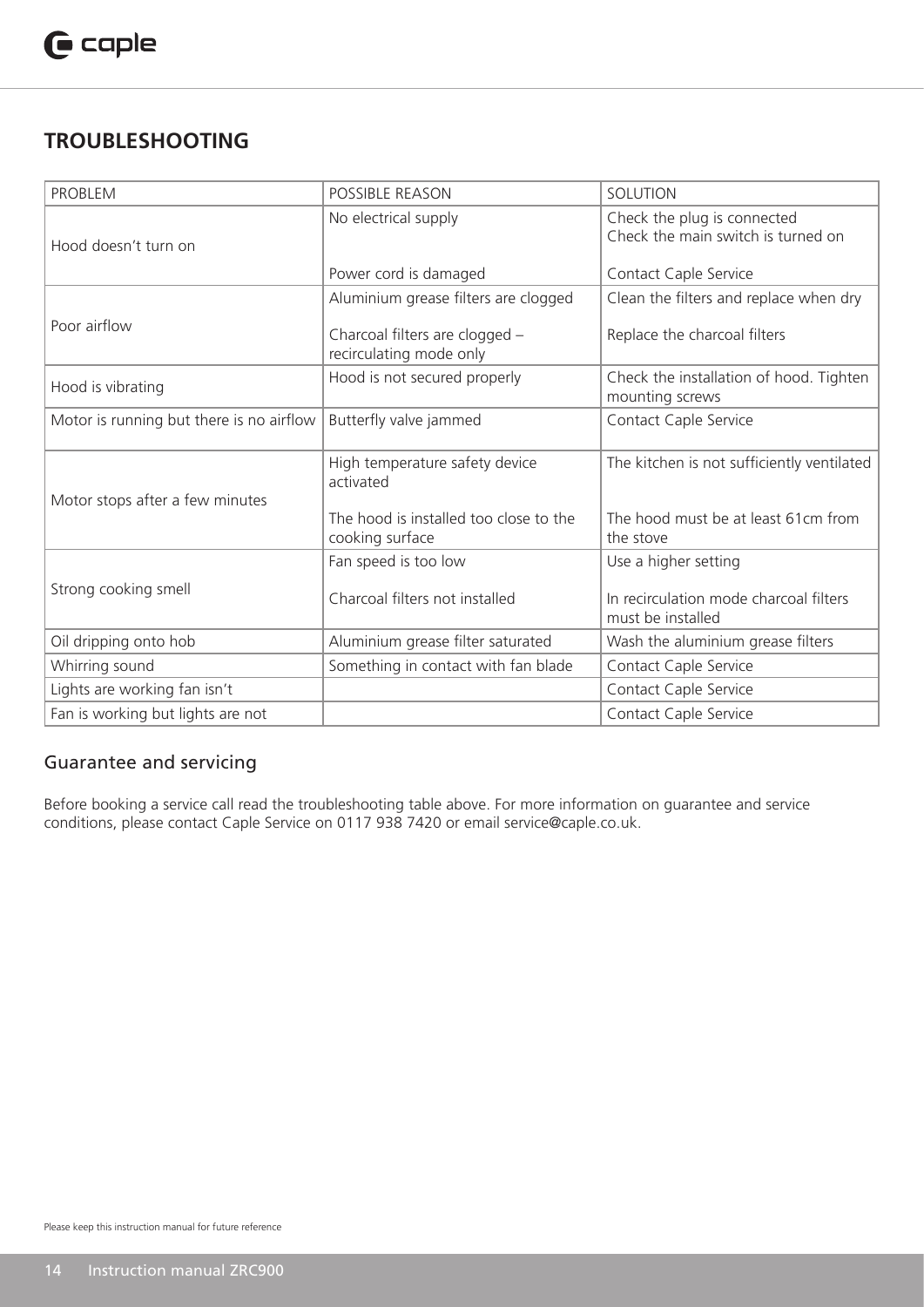## Guarantee

Caple undertake that if within two years of the date of the purchase this appliance or any part thereof that is proved to be defective by reason only of faulty workmanship or materials, we will at our option repair or replace the same free of any charge for labour or materials on condition that:

- Documentation must be provided before a guarantee repair commences to confirm that the extractor is within the guarantee period.
- The appliance has been correctly installed and used only on the electrical supply stated on the rating plate.
- The appliance has been used for normal domestic purposes only, and in accordance with the operating and maintenance instructions.
- The appliance has not been serviced, maintained, repaired, taken apart or tampered with by any person not authorised by us.
- All service work under this guarantee must be undertaken by Caple Service Centre.
- Any appliance or defective part replaced shall become the property of this company.
- If a service call is made and it is found that the installation has not been carried out correctly or customer misuse/abuse is involved the cost of the service call has to be paid for by the user before any service work is carried out.

#### Exclusions

This guarantee does not cover:

- Damage or calls resulting from transportation, improper use or neglect, the replacement of any light bulbs or removable parts of glass or plastic.
- Costs incurred for calls to put right appliances improperly installed or calls to appliances outside the United Kingdom.
- Appliances found to be in use within a commercial environment, plus those which are the subject of rental agreements.
- This guarantee is in addition to and does not affect your statutory and legal rights.